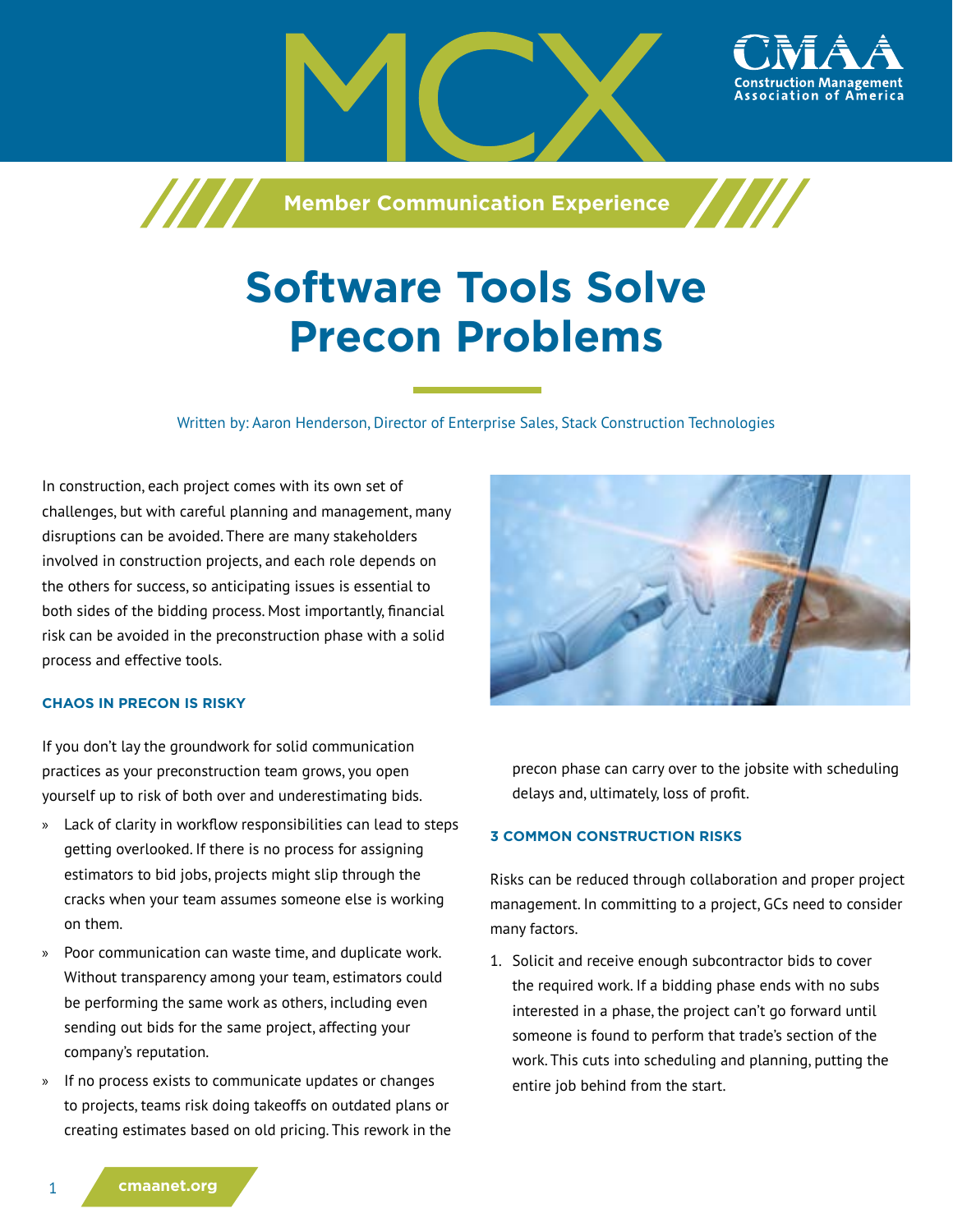- 2. Be selective with vendors. GCs need to cast a wide net when it comes to prequalifying subcontractors. Research basic information for each firm on the bid list, such as how long they have been in business, accident rate, type of insurance carried and if they're woman- or minority-owned. Organizing this data ensures only the top subs are invited who meet any owner or government requirements, without which they might not be qualified to handle the project.
- 3. Select the right subcontractors for each phase of the project. Once bids have been submitted, it is important that you make an informed decision on which sub will be the best choice for the work. You need to have a solid grasp of job-cost estimates per trade and which type of materials will be best suited so you can effectively evaluate the bids. Without this data, you risk selecting a sub who is overcharging or underqualified for the project.

#### **STAY AHEAD OF THE GAME**

You can use a takeoff and estimating tool to perform your own measurements on projects both before and after bids are submitted. This way, you will understand what a reasonable bid might look like, and you can quickly check subcontractors' work when evaluating proposals. Integrations between preconstruction software can create a streamlined process in which you can solicit bids, and interested subs can perform takeoffs and estimates, submitting their proposals back to you directly. This has a significant impact on both sides of the bid. A bid management solution simplifies finding and prequalifying subcontractors based on project needs. You can use tools like this to request bids as well as to perform bid leveling  $$ comparing bids to choose the best option.

#### **KEEP YOUR HEAD (AND BUSINESS) IN THE CLOUD**

With a cloud-based document management system, your team is aligned. Using a single source of truth for plans, documents and specs, everyone can collaborate. Look for software with:

» Real-time access from anywhere on any device. Teams need to be able to collaborate simultaneously. You can spread the workload by sharing plans with unlimited access.

- » Access to revisions, with options like side-by-side and overlay plan comparisons, you can see the timeline of changes to every project.
- » Key details using callout and markup tools can call attention to specifics or flag questions directly within the plans.
- » Ability to designate responsibilities and manage workloads with project assignments, status and bid calendars to monitor which team members are on what projects when.
- » Plan-sharing with external stakeholders. For others outside your team, you'll want to grant access to plans in view-only mode. This way, partners or vendors can view the same plan set without the ability to make changes.

When your team is fully connected in the cloud, your risk of losing bids or profits due to team inefficiencies and miscommunication is minimized. Collaboration is a vital part of maintaining a top preconstruction team and winning more profitable work.  $\beta$